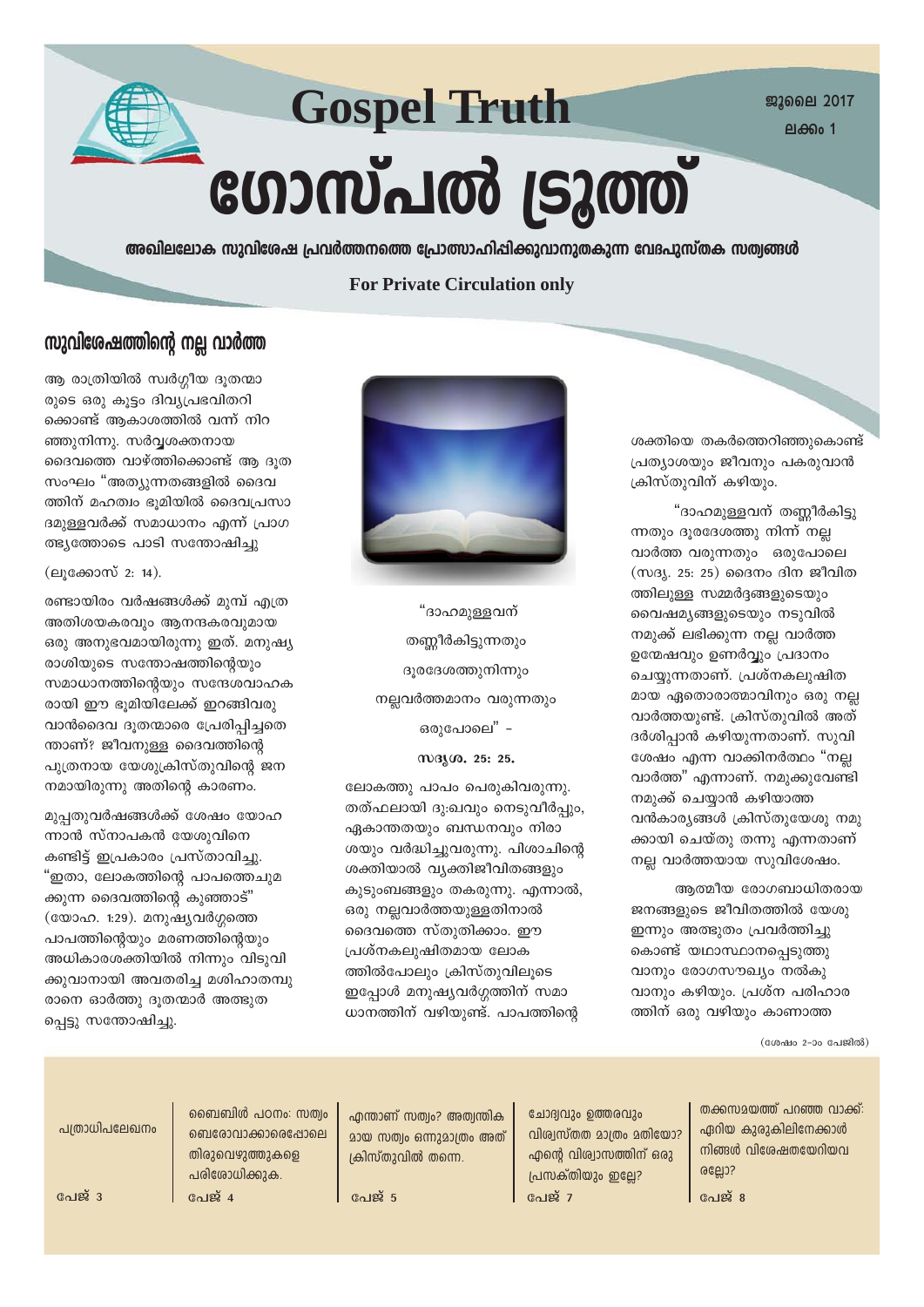# வைவிൾ

## എന്തു പഠിപ്പിക്കുന്നു.

 $9930011100$ 2 തിമൊ. 3: 16-17, 2 പത്രൊ. 1: 20, 21, മത്തായി 24: 35

സ്നേഹബന്ധം മത്തായി 22: 37-40, യോഹ. 14: 21-23, 1 0000 0.4: 7-11

മാനസാന്തരം അപ്പൊ. 3: 19, 17: 30, 2 കൊരി. 7:10

പ്പതുജനനം യോഹ. 3: 3-7, 2 കൊരി. 5: 17, റോമർ 6 : 1-4, എഫെ. 2: 1, 5-6).

പാപത്തിൽ നിന്നും സ്വാതന്ത്ര്യം 1 യോഹ. 5: 18, മത്തായി 1: 21, യോഹ. 8: 11

പരിശുദ്ധാത്മ നിറവ് അപ്പൊ. 19: 2, 15: 8-9, 1: 8).

വിശുദ്ധി ലൂക്കോ. 1:73-75, എബ്രാ. 12:14, 1 പത്രൊ. 1: 15-16, തീത്തോ. 2: 11, 12, റോമ. 6: 22

ദൈവരാജ്യം ലൂക്കോ. 17: 20-21, റോമ. 14: 17, യോഹ. 18: 36

 $m$ ) $\epsilon$ അപ്പൊ. 2: 4-7, എഫെ. 4: 4-6, 1 കൊരി. 12: 12,13, കൊലൊ. 1: 18

ഐകൃത യോഹ. 17: 20-23, ഗലാ. 3: 28, വെളി. 18: 2-4

ചട്ടങ്ങൾ മത്താ. 28: 19-20, 26: 26-30, 1 കൊരി. 11: 23-27, യോഹ. 13: 14-17

ദൈവീക രോഗശാന്തി ലൂക്കോ. 4: 18, യെശയ. 53: 4-5. യാക്കോബ് 5: 13-16

വിവാഹശുശ്രൂഷ മത്താ. 19: 5-6, ലുക്കോ. 16: 18, റോമർ 7: 2-3, 1 കൊരി. 7: 10-11

ബാഹ്യപ്രകടനം 1 തിമൊ. 2: 9-10, 1 കൊരി. 11: 14-15, ആവർത്തനം 22: 5

അന്ത്യകാലം 2 പത്രൊ. 3: 7-12, യോഹ. 5: 28-29, 2 കൊരി. 5: 10, മത്താ. 25: 31-46

സാമാധാനവാദം: ലൂക്കോസ് 6: 27–29, ലൂക്കോസ് 18: 20

ആരാധന യോഹ. 4: 23-24, ഹാഫ. 5: 19, 2 കൊരി. 3: 17

അന്ത്യകല്പന മർക്കൊസ് 16: 15

Page 2

സാഹചര്യത്തിൽ യേശു അത്ഭുതവഴികാട്ടും. നമ്മുടെ അസാദ്ധ്യങ്ങളെ സാധ്യമാക്കുവാൻ യേശുവിന് കഴിയും.

സുവിശേഷത്തിന്റെ നല്ലവാർത്തയെകുറിച്ച് യേശു നൽകിയ പ്രധാന പ്പെട്ട ഒരു സന്ദേശമാണ് ലുക്കോസ് രേഖപ്പെടുത്തിയിട്ടുള്ളത്. "ദരിദ്രന്മാ രോട് സുവിശേഷം അറിയിപ്പാൻ കർത്താവ് എന്നെ അഭിഷേകം ചെയ്കയാൽ അവന്റെ ആത്മാവ് എന്റെ മേൽ ഉണ്ട്. ബദ്ധന്മാർക്ക് വിടു തലും കുരുടന്മാർക്ക് കാഴ്ചയും പ്രസംഗിപ്പാനും പീഡിതന്മാരെ വിടുവി ച്ചയപ്പാനും കർത്താവിന്റെ പ്രസാദവർഷം പ്രസംഗിപ്പാനും എന്നെ അയ ച്ചിരിക്കുന്നു" (ലുക്കോസ് 4: 18, 19).

യേശു നിങ്ങളെ സ്നേഹിക്കുന്നു. അതോടൊപ്പം അവന്റെ സുവിശേഷ ത്തിന്റെ നല്ല വാർത്തക്ക് ഇന്ന് വളരെ പ്രസക്തിയുമുണ്ട്. യേശു ഇന്നും പാപികളെ മോചിപ്പിക്കുന്നതിലും രോഗികളെ സൗഖ്യമാക്കുന്നതിലും തല്പരനാണ്. അസന്തുഷ്ടരും മുറിവേറ്റവരും, അന്ധരും, നികിർഷടരു മായ ഏതൊരു വ്യക്തിയുടെയും ജീവിതത്തിലും യേശുവിന് പ്രവർത്തി പ്പാൻ കഴിയും.

"പിന്നെ അവൻ അവരോട്; നിങ്ങൾ ഭൂലോകത്തിൽ ഒക്കെയും പോയി സകല സൃഷ്ടിയോടും സുവിശേഷം പ്രസംഗിപ്പീൻ (മർക്കൊസ് 16: 15).

ഈ മഹത്വമേറിയ പ്രത്യാശയുടെ സുവിശേഷം എല്ലാ പശ്ചാത്തലത്തി ലുമുള്ള എല്ലാ വ്യക്തിത്വമുള്ളവർക്കും എല്ലാ രാജ്യക്കാർക്കും വേണ്ടി യുള്ളതാണ്. സുവിശേഷത്തിന്റെ നല്ല വാർത്ത വാസ്തവത്തിൽ നമുക്ക് അനുഭവമായിത്തീരുമ്പോൾ മുറിവേറ്റവരായി നമ്മുടെ ചുറ്റും കഴിയുന്ന വരോടു പങ്കുവയ്ക്കുന്നതിൽ നമുക്ക് വിശ്വസ്തരാകാം. നമുക്ക് എന്തു ചെയ്യാൻ കഴിയുമെന്നതിലല്ലാ പ്രത്യുത യേശുവിന് എന്തുചെയ്യാൻ കഴി യുമെന്നതിനാലാണ് കാര്യം. സുവിശേഷത്തിന്റെ നല്ല വാർത്തക്കായി ദൈവത്തിന് മഹത്വം.

ഗോസ്പൽ ട്രൂത്ത്

അഖില ലോകത്തുള്ള എല്ലാ ദൈവജനത്തിന്റെയും അഭിവൃദ്ധിക്കുവേണ്ടിയും പ്രോത്സാഹനത്തിനായും വർത്തിക്കുന്ന ഒരു മാസികയാണ് ഗോസ്പൽ ട്രൂത്ത്. ക്രുസിതുവിന്റെയും അപ്പൊസ്തലന്മാരുടെയും ഉപദേശങ്ങൾ ദൈവ വചനത്തിന്റെ വെളിച്ചത്തിൽ പഠിപ്പിക്കുന്നു.

വിശ്വാസ നിയമത്തിന്റെ സ്വീകാര്യതയോടുകൂടി ഏകമായി നിലകൊള്ളുന്ന താണ് ദൈവവചനം. ക്രിസ്തുവിന്റെ പ്രായശ്ചിത്ത മരണത്തിലൂടെ പാപ ത്തിൽ നിന്നും രക്ഷയും വിടുതലും മാത്രമല്ല, ആത്മനിറവിൽ ജീവിതവും നടത്തുവാനും നയിക്കുവാനുമുള്ള ശക്തീകരണം, ജീവിതത്തിന്റെ എല്ലാ തുറകളിലുമുള്ള പ്രായോഗിക ശുദ്ധീകരണം ജനത്തിന്റെ ഐക്യതയും, സത്യ ത്തിൽ കാണപ്പെടുന്ന സ്നേഹബന്ധവും ദൈവത്തോടുള്ള സേവനബന്ധ വുമക്രെ.

വരിക്കാരനാകാൻ

ദൈവാത്മ പ്രേരണായലും, നടത്തിപ്പിനാലും ഇലക്ട്രോണിക് മീഡിയായിലൂടെ പ്രസി ദ്ധീകരിക്കുന്ന ഒരു പ്രസിദ്ധീകരണമാണ് ഗോസ്പൽ ട്രൂത്ത്. PDF ഫോർമാറ്റിൽ ലഭി ക്കുന്നതിന് വരിക്കാരനാകാവുന്നതാണ്. Subscribe@thegospel.us എന്നവിലാസത്തിൽ നിങ്ങളുടെ ഇ-മെയിൽ അഡ്രസ്സ് അയച്ച് ആവശ്യപ്പെടാവുന്നതാണ്. താല്പര്യമുള്ള നിങ്ങളുടെ സ്നേഹിതന്മാരുടെ്യും പേരും ഇ-മെയിൽ അഡ്രസും അയച്ചുതരാവു ന്നതാണ്.

ബന്ധപ്പെടുക

ഗോസ്പൽ ട്രുത്ത് കരിക്കം പി.ഒ. കൊട്ടാരക്കര - 691531 കേരള, ഇന്ത്യ ഫോൺ: 0474 2454309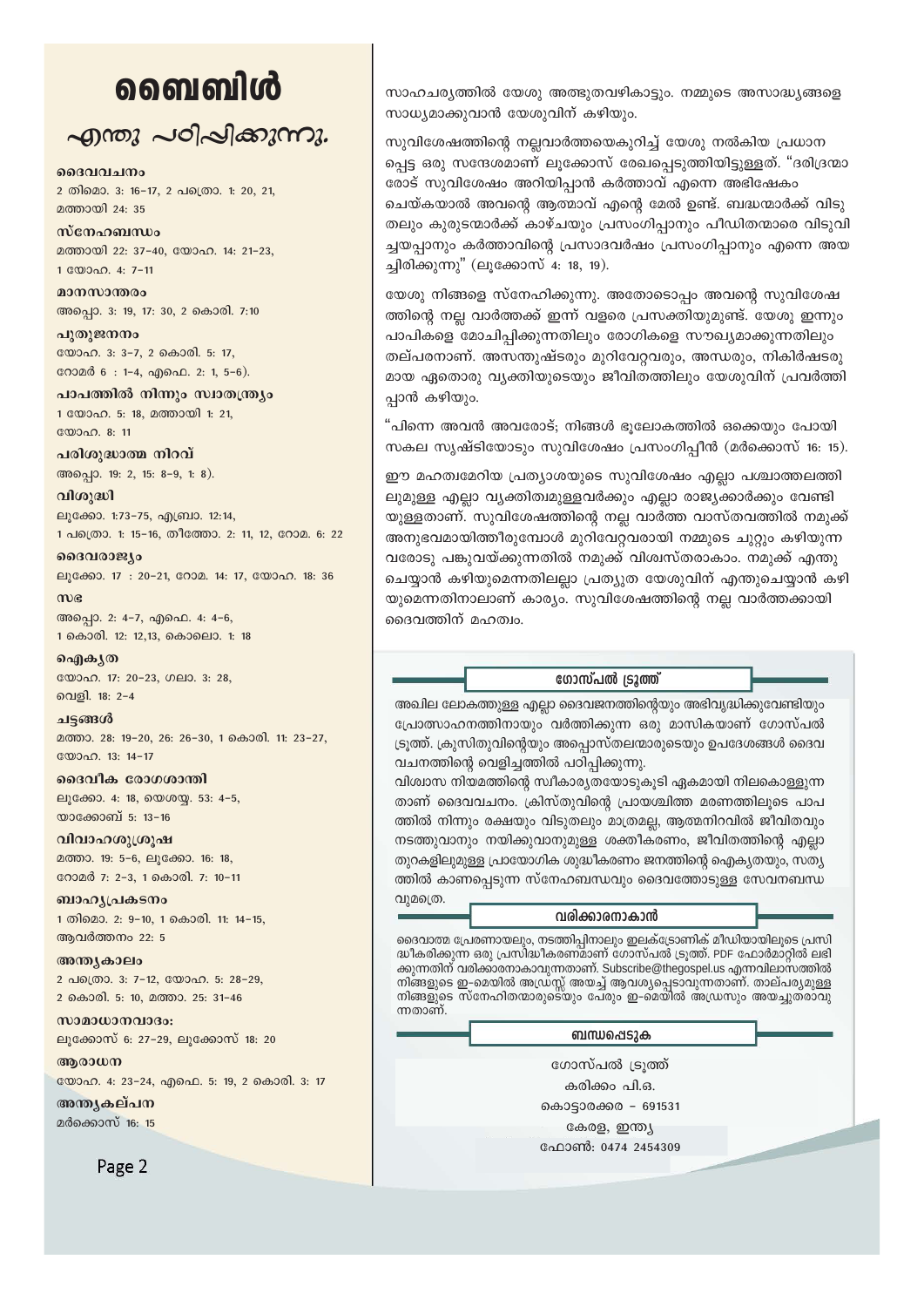

 $a(000\sqrt{21806200})$ 

എന്നാൽ ഞങ്ങളുടെ സുവിശേഷം മറഞ്ഞിരിക്കുന്നുവെങ്കിൽ നശിച്ചുപോകുന്നവർക്കത്രെ മറ ഞ്ഞിരിക്കുന്നു. ദൈവപ്രതിമയായ ക്രിസ്തുവിന്റെ തേജസ്സുള്ള സുവിശേഷത്തിന്റെ പ്രകാശനം രോഭിക്കാതിരിപ്പാൻ ഈ ലോകത്തിന്റെ ദൈവം അവിശ്വാസികളുടെ മനസു കുരുടാക്കി. ഞങ്ങ ളെത്തന്നേ അല്ല, ക്രിസ്തുയേശുവിനെ കർത്താവ് എന്നും ഞങ്ങളെയോ യേശുനിമിത്തം നിങ്ങ ളുടെ ദാസന്മാർ എന്നും അത്രെ ഞങ്ങൾ പ്രസംഗിക്കുന്നത് (2 കൊരി. 4: 3-5).

ശാരീരിക അന്ധതമാത്രമല്ല, ആത്മീയ അന്ധതയാൽ അന്ധമായ ആത്മീയ പ്രസ്ഥാനങ്ങളുടെ കാലഘട്ടത്തിലാണ് നാം ഇന്ന് ജീവിക്കുന്നത്. യഥാർത്ഥ സമാധാനം ക്രിസ്തുവിൽ കണ്ടെത്തിയ എല്ലാ വ്വക്തികൾക്കും അത് തിരിച്ചറിയുവാൻ കഴിയുമെന്നാണ് ഞാൻ കരുതുന്നത്. ഏതൊരു ശുശ്രൂഷകനോ സഭയോ "തങ്ങൾക്കുവേണ്ടി" മാത്രം സ്വാർത്ഥതയോടെ പ്രസംഗിച്ചാൽ അത് ദുരു പദേശം ആകും. നാശത്തിലേക്ക് പൊയ്ക്കൊണ്ടിരിക്കുന്ന ഈ ലോകത്തെ രക്ഷിക്കുവാൻ നമ്മുടെ സ്വന്തം ശക്തിയാലോ കഴിവിനാലോ നമുക്ക് ഒന്നും ചെയ്യാൻ കഴിയില്ല. ഒരു രക്ഷകനി ലേക്ക് ജനത്തെ നയിക്കുവാനുള്ള കഴിവ് നമുക്കുണ്ട്. നമ്മുടെ വാക്കുകൾ കൊണ്ട് മാത്രമല്ല ക്രിസ്തുവിൽ നിന്നും നമുക്ക് ലഭിച്ച് ദിവ്വ വെളിച്ചത്താൽ നമുക്ക് വഴിതെളിയിക്കാം.

ഈഅന്ധകാരം നിറഞ്ഞ വേളയിൽ ക്രിസ്താവിന്റെ മഹത്വമേറിയ സാവിശേഷം മേൽക്കാമേൽ പ്രകാശിച്ച് വരും എന്ന് പ്രത്വാശിക്കുന്നു. ലോകത്തിടുനീളം അനേക വർഷങ്ങളിലെ എന്റെ ശുശ്രൂഷ മുഖാന്തരം ലോകമെമ്പാടുമുള്ള പ്രാദേശിക ശുശ്രൂഷകരെ സഹായിക്കുന്നതിന്റെ പ്രാധാന്വത ഞാൻ തിരിച്ചറിയുന്നു. ഒരു പ്രത്യേകതരം ആളുകളെ കൂട്ടുവാനോ അവർക്ക് ഏതെ ങ്കിലും നേട്ടമുണ്ടാക്കുകയോ അല്ല പ്രത്വുത പ്രാദേശിക തലത്തിൽ സഭയായി നിലകൊള്ളുവാൻ ജനത്തെ പ്രോത്സാഹിപ്പിക്കുവാനും വചനപഠനത്തിനുമുള്ളതത്രെ.

ദൈവത്തിന്റെ പരിശുദ്ധാത്മാവിനാൽ നിയന്ത്രിക്കപ്പെടുകയും ഐക്വമത്വപ്പെട്ട് ജനം സത്വത്തിൽ നടക്കുവാനും ഇടവരട്ടെ. ചില മാസങ്ങൾക്ക് മുമ്പ് ഞാൻ ഒരു ലളിതമായ സുവിശേഷ സന്ദേശം ശ്രദ്ധിയ്ക്കവേ, ഒരു ശുശ്രൂഷകൻ ഇപ്രകാരം പറയുകയുണ്ടായി "അതൊരു ഉണർവ്വ് ദായക" മായിരുന്നു എന്ന് ഒരു മതത്തിലോ വ്വക്തിയിലോ അല്ല യഥാർത്ഥ സ്വാതന്ത്ര്വവും സമാധാനവും ഉള്ളത്. പാരമ്പര്വമായുള്ള കീഴ്വഴക്കങ്ങളും നാമധേയ ക്രിസ്താനികളുടെ ഇടയിലുള്ള ജഡീക ത്വങ്ങളും ഞാൻ ഏറ്റുപറയുന്നു. അതേസമയം ദൈവത്തോടുള്ള എന്റെ സ്നേഹത്തേയും സത്വ ത്തിന് വേണ്ടിയും, എല്ലാ ദൈവമക്കൾക്കായും ഞാൻ ഉച്ചത്തിൽ ഉദ്ഘോഷിക്കുന്നു. പാപിയെ ഓർത്തു എന്റെ ഹ്വദയം വിലപിക്കുന്നു. കപടഭക്തിക്കാരെ ഓർത്തും പിന്മാറ്റക്കാരെ ഓർത്തും തേങ്ങുന്നു. അവർ യഥാർത്ഥ ശുദ്ധീകരണം പ്രാപിക്കട്ടെ. അത് സാധ്വമാകുന്നത് പള്ളിയുടെ നാലു ചുവരുകൾക്കുള്ളിലോ മതപരമായ ആചാരങ്ങൾ മുഖേനയോ അല്ല. ക്രിസ്തുയേശുവിൽ സമ്പൂർണ്ണ സമർഷണത്തോടെ ദൈവവചനാനുസ്വതമായി സന്തോഷത്തോടെ ത്വാഗമനോഭാവ ത്തോടെ നിത്വതയിലേക്ക് നടത്തപ്പെടടെ.

സത്വവചനം ചിലരെങ്കിലും ആത്മാർത്ഥ മനോഭാവത്തോടെയും സത്വസന്ധമായ ഹ്വദയത്തോടെ സ്വീകരിപ്പാൻ ഈ പത്രിക കാരണമാകട്ടെ എന്നാണ് ഞാനും എന്റെ ഭാര്യയും ആഗ്രഹിക്കുന്നത്. ദൈവം നൽകുന്ന സന്ദർഭത്തിനും പ്രചോദനത്തിനും അനുസ്വതമായി ഞങ്ങൾ ഇതു പ്രസിദ്ധീക രിക്കും. പ്രാർത്ഥനയോടുകൂടിയുള്ള ഈ പുതിയ ദൗത്വം ആത്മീയ വിജയമായിത്തീരട്ടെ.

ഈ കാലത്തുള്ള എലാ യോഗങ്ങളും അനുശ്രഹകരമായി തീരാൻ നമുക്ക് പ്രാർത്ഥിക്കാം. പ്രാർത്ഥനക്ക് ഇപ്പോഴും ശക്തിയുണ്ട്. ചില മഹാപർവ്വതങ്ങൾ ദൈവത്തിന്റെ ശക്തിയാൽ താഴെ വീഴുമെന്ന് ഞാൻ പ്രത്വാശിക്കുന്നു.



### thegospeltruth.org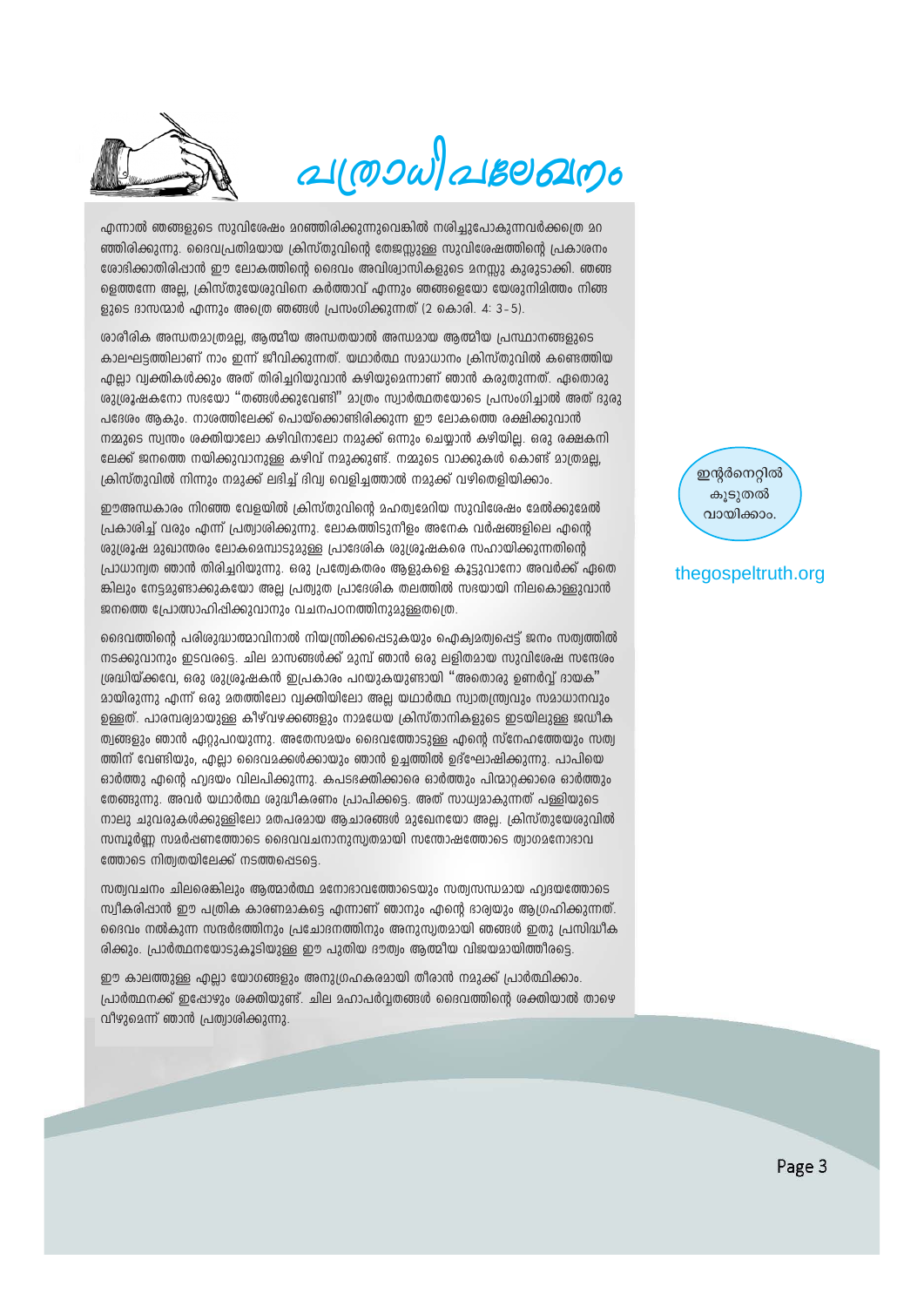

ബൈബിൾ പഠനത്തിനുള്ള 6 നിർദേശങ്ങൾ

#### ഒരു തുടക്കം കണ്ടെത്തുക

ബൈബിളിലെ ഒരു പുസ്തകമോ വേദദാ ഗമോ പഠനത്തിനായി തെരഞ്ഞെടുക്കുക. സുവിശേഷങ്ങൾ യാക്കോബ്, തീത്തോസ്, 1 പത്രോസ്, 1 യോഹന്നാൻ എന്നിവ യെല്ലാം തുടക്കക്കാർക്ക് തെരഞ്ഞെടു ക്കാൻ ഉചിതമാണ്.

#### പ്രാർത്ഥനയോടെ ആരംഭിക്കുക

ദൈവീക പരിജ്ഞാനത്തിനായി, നടത്തിപ്പി നായി, മനസ്സിലാക്കാനുള്ള ക്വപയ്ക്കായി യാചിക്കുക്. നിങ്ങൾ തെരഞ്ഞെടുത്തിരി ക്കുന്ന വേദദാഗം ദൈവശ്വാസീയമാണെന്ന് മനസ്സിലാക്കുക. "നിന്റെ വചനങ്ങളുടെ വികാരനം പ്രകാശപ്രദം ആകുന്നു' (സങ്കീ. 119: 130)

#### വേദഭാഗം മുഴുവനും വായിക്കുക

വേദവാക്വങ്ങളെ അടർത്തിയെടുത്ത് ദുരു പദേശങ്ങൾക്കായി ഉപയോഗിക്കുന്ന കാല **മാകയാൽ വായിക്കുവാൻ ഉദ്ദേശിക്കുന്ന** വേദദാഗത്തിന്റെ സന്ദർഭത്തെ ആദിയോ ടന്തം സൂക്ഷ്മമായി വായിക്കുക. എങ്കിൽ <u> മാത്രമേ അതിന്റെ പൂർണ്ണ</u>രൂപം ഗ്രഹിക്കു വാൻ കഴിയുകയുള്ളൂ

#### ആഴങ്ങളിലേക്ക് ഇറങ്ങിച്ചെല്ലുക

വേദദാഗത്തെ വാക്വപ്രതിവാക്വമായി തിരിച്ച് അതിന്റെ അർത്ഥവും ആശയവും മനസ്സിലാക്കുക. വാക്കുകളുടെ അർത്ഥ ങ്ങളെ മനസ്സിലാക്കി ഇതരദാഗഭങ്ങളിൽ രേഖപ്പെടുത്തിയിരിക്കുന്ന വാക്വങ്ങളു മായി താരതമ്യം ചെയ്ത് പഠിക്കുക. നിങ്ങൾ നിരീക്ഷിച്ചവയെ കുറിച്ച് വയ്ക്കുക.

#### പ്രായോഗിക നിർദ്ദേരങ്ങളെ വിലയിരുത്തുക

വായിച്ച് ഗ്രഹിച്ച വേദഭാഗങ്ങൾ വ്യക്തിപര മായി നമ്മോട് ഇടപെടേണ്ടതിനായി കാംക്ഷിക്ക. ഇത് എന്റെ ജീവിതത്തിൽ എങ്ങനെ പ്രാവർത്തികമാക്കാം എന്നു ചിന്തിക്കുക.

#### ദൈവവചനത്തെ പ്രമാണിക്കുന്നവരായി മാറുക.

അനുദിന ജീവിതയാത്രയിൽ ഈ ദൈവവചനം പ്രവർത്തികമാക്കാൻ ശ്രമി ക്കുക. "ഇങ്ങനെ ക്രിസ്തുവിന്റെ വചനം ഐശ്വര്വമായി സകല ജ്ഞാനത്തോടും കൂടെ നിങ്ങളിൽ വസിക്കടെ". <u>കൊലൊ.</u> 3: 16

# ബൈബിൾ പഠന സഹായി

## വിഷയം : സത്യം

#### വായനഭാഗം

യോഹന്നാൻ 18: 37, 38 "പീലാത്തോസ് അവ നോട്. എന്നാൽ നീ രാജാവ് തന്നെയല്ലോ എന്ന് പറഞ്ഞതിന് യേശു: നീ പറ ഞ്ഞതുപോലെ ഞാൻ രാജാവ് തന്നെ. സത്യ ത്തിന് സാക്ഷി നിൽക്കേണ്ടതിന് ഞാൻ ജനിച്ച് അതിനായി ലോകത്തിൽ വന്നുമിരി ക്കുന്നു. സതൃതല്പരനായവൻ എല്ലാം എന്റെ വാക്കു കേൾക്കുന്നു എന്നുത്തരം പറ ഞ്ഞു. പീലാത്തോസ് അവനോട് സത്യം എന്നാൽ എന്ത്? എന്നു പറഞ്ഞു. പിന്നെയും യഹുദന്മാരുടെ അടുക്കൽ പുറത്തു ചെന്നു അവരോട് ഞാൻ അവനിൽ ഒരു കുറ്റവും കാണുന്നില്ല

#### സതൃത്തിന്റെ നിർവ്വവചനം

യാഥാർത്ഥ്യത്തിന്റെ ഉറപ്പും കൃതൃതയും സതൃസന്ധമായതും ആണ് സത്യം

l. യേശു സത്യമാകുന്നു.

A. യോഹ. 1: 14 വചനം (യേശു) ജഡമാ യിത്തീർന്നു. കൃപയും സത്യവും നിറഞ്ഞു.

B യോഹ. 1: 17 കൃപയും സതൃവും യേശുമുഖാന്തരം വന്നു.

C യോഹ. 14: 6 യേശു തന്നെ വഴിയും സത്യവും ജീവനും ആകുന്നു.

D എഫേ. 4: 20, 21 യേശുവിലെത്രെ സത്യം.

#### II. ദൈവവചനം സത്യമാകുന്നു.

A യോഹ. 17: 17-19 ദൈവവചനം സതൃമാ കുന്നു.

B 2 തിമൊ. 2: 15. വചനം പഠിക്കുകയും യഥാർത്ഥമായി പ്രസംഗിക്കുകയും ചെയ്ക.

C 2 തെസ്സ. 2: 10 സത്യകത്തെ സ്നേഹിച്ച് കൈകൊള്ളുന്നവൻ ആയിരിക്കേണം.

#### III സതൃത്തിന്റെ ആത്മാവും ആരാധനയും

A യോഹ. 16: 13 എല്ലാ സതൃത്തിലേക്കും പരിശുദ്ധാത്മാവ് വഴി നടത്തും.

B യോഹ. 4: 22-24. ആത്മാവിലും സത്യ ത്തിലും ഉള്ള ആരാധന.

IV ആ സത്യം മാറാത്തതും നിലനിൽക്കു ന്നതും ആകുന്നു.

A യെശ. 40: 8 ദൈവവചനം എന്നേക്കും നിലനിൽക്കുന്നു.

B സങ്കീ. 100: 5 തലമുറതലമുറയായി നിലകൊള്ളുന്നു സത്യം.

ലൂക്കോ. 21: 33 ക്രിസ്തുവിന്റെ വചനം നീങ്ങിപ്പോകുന്നില്ല.

#### $V$  സത്യത്തിന്റെ നേട്ടങ്ങൾ

A യോഹ. 8: 32 സത്യം സ്വതന്ത്രമാക്കുന്നു.

B യോഹ. 3: 19-21 സത്യം വെളിപ്പെടുകയും പ്രകാശത്തിലേക്ക് കൊണ്ടുവരികയും ചെയ്യു m

C 1 പത്രോസ് 1: 22-23. സത്യം അനുസരിക്കു മ്പോൾ നമ്മുടെ അത്മാവ് ശുദ്ധീകരിക്കപെടു m.

VI സതൃത്തിൽ നിന്നും വൃതിചലിക്കുമ്പോൾ A 2 തിമൊ. 4: 1-4 ജനം സത്യത്തിന് നേരെ ചെവി തിരിച്ചുകളയുന്നു.

B 2 തിമൊ. 2: 16-18 യഥാർത്ഥ സത്യമെന്തെ ന്നറിയാതെ ജനം വലയുന്നു.

#### VII ദുരുപദേഷ്ടാക്കന്മാർ

A 2 പത്രോ. 2: 1-2 നിങ്ങളുടെ ഇടയിൽ ദുരുപദേശക്കന്മാർ ഉണ്ടാക്കും

B മത്തായി 15: 9 "അവൻ മാനുഷീക ഉപ ദേശങ്ങൾ പഠിപ്പിക്കുന്നവർ

C തീത്തോ. 1: 14 "അവർക്ക് ചെവിക്കൊടുക്ക രുത്

#### VIII സത്യം അനുസരിക്കാത്തവർക്കുള്ള രിക്ഷാവിധി

A റോമർ 2: 8,9, "കോപവും ക്രോധവും"

B 2 തെസ്സ. 1: 8 - പ്രതികാരം

#### $IX$  me

A 1 തീമൊ. 3: 15 സത്യത്തിന്റെ തുണും, അടി സ്ഥാനവും

B സെഖര്യ 8:3 സീയോൻ  $(mg)$  യെ സത്യ ത്തിന്റെ പട്ടണം എന്നു വിളിക്കപ്പെടും

#### X വെല്ലുവിളി

A സദൃശ്യ. 23: 28 സത്യം വിൽക്കുകയല്ല, വാങ്ങുകയത്രെ വേണ്ടത്.

B 1 യോഹ. 1 : 16 കല്പന കൈകൊള്ളുമ്പോൾ സത്യം പാലിക്കപ്പെടുകയാണ് ചെയ്യുന്നത്

C എഫെ. 6: 14 സത്യം ആരെക്ക് കെട്ടി നിൽക്കു  $\bigoplus$ 

പ്രാർത്ഥന; എന്റെ ദൈവവും രക്ഷകനുമായ കർത്താവേ, സത്യത്തിലേക്ക് എന്നെ നയിക്കേ ണമേ,എന്നെ സത്യം ഗ്രഹിപ്പിക്കേണമേ, ദിനം തോറും ഞാൻ നിന്നെ നോക്കി കാത്തിരിക്കുന്നു സങ്കീ. 25:5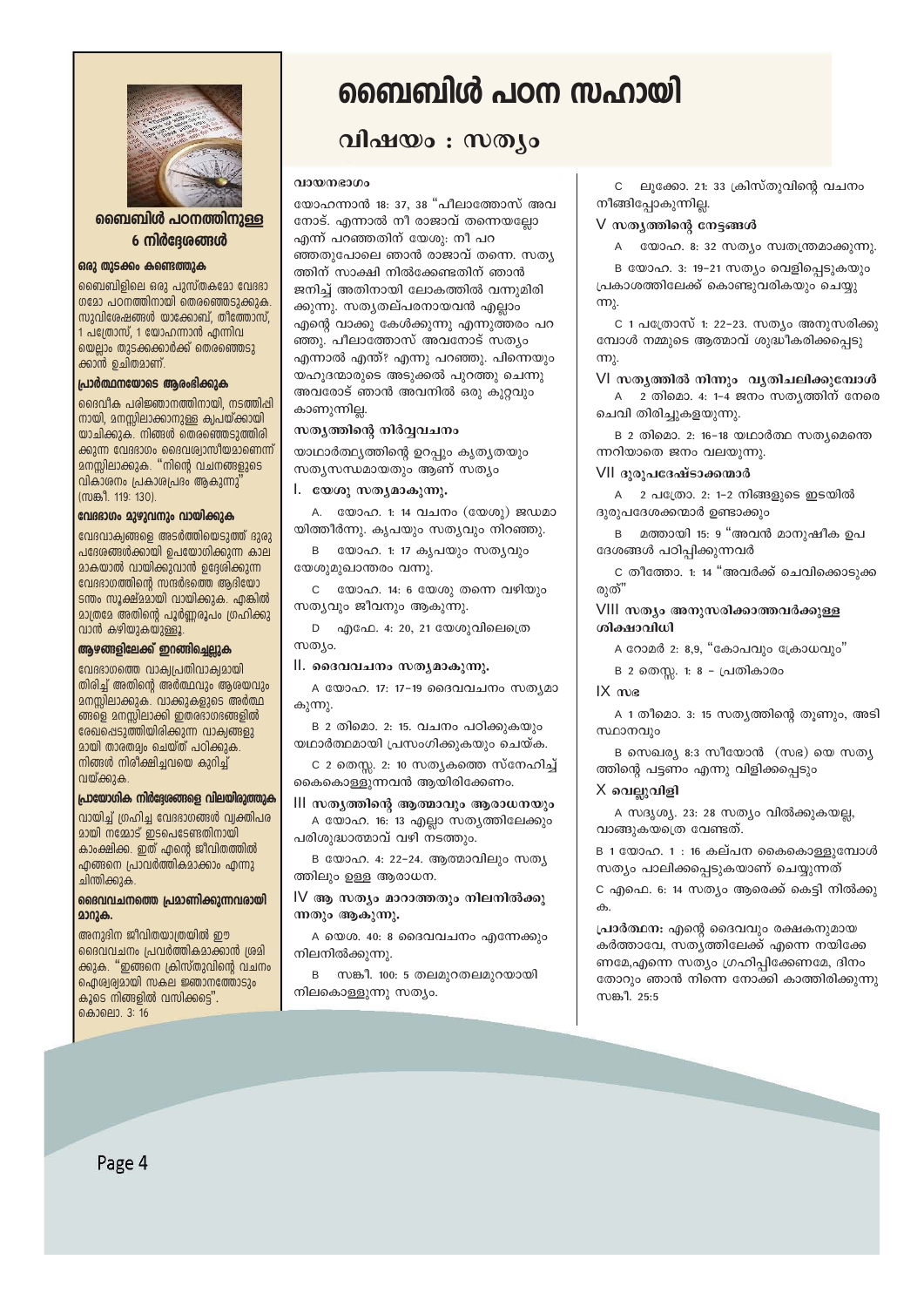# സത്വം എന്നാൽ എന്ത്?

#### (ബൈബിൾ പഠന ഉപപാഠം)

സത്യം എന്നാൽ എന്ത്? യേശുക്രിസ്തുവിനെ വിസ്തരി ക്കുമ്പോൾ പീലാത്തോസ് ചോദിച്ചതാണ് ഇത്. ആ ചോദ്യം, ലോകത്തിൽ മനുഷ്യർ അവരുടെ ജീവിത പ്രശ്നങ്ങൾക്ക് പരിഹാരം അന്വേഷിക്കുമ്പോൾ, ഇന്നും പ്രതിധ്വനിക്കുന്നു. അനേകം സഭകളും ശുശ്രൂഷകന്മാരും, വേദശാസ്ത്രങ്ങളും തത്വചിന്തകളും അതിനെ വ്യാജ മായി ഉൾക്കൊണ്ടിട്ടുണ്ട്. അവർ പഠിപ്പിക്കുന്നത് ശരിയാ കുന്നു എങ്കിൽ, പിന്നെ എന്തുകൊണ്ടാണ് വിരുദ്ധവും യോജിക്കാത്തതുമായ, ആശയങ്ങളും അഭിപ്രായങ്ങളും നിലനില്ക്കുന്നത്?

#### സത്യം ഒന്നേ ഉള്ളൂ,

ആത്യന്തികമായി സത്യം ഒന്നേ ഉള്ളു എന്ന താണ് യാഥാർത്ഥ്യം. അത് യേശുക്രിസ്തു വിൽ മാത്രമേ ദർശിക്കുവാൻ കഴിയു. മനുഷ്യനെ അന്ധവിശ്വാസത്തിൽ നിന്ന് മോചിപ്പിക്കുവാൻ ദൈവവചനം ജഡമായി ത്തീർന്നു. നമ്മുടെ ഇടയിൽ പാർക്കുകയും, മനുഷ്യന്റെ പാപം വെളിപ്പെടുത്തി, യഥാർത്ഥ പാപമോചനവും വിശുദ്ധ ജീവി തവും വഴി, പിതാവായ ദൈവത്തോടുള്ള സമാധാന ബന്ധം വാസ്തവമായി എന്ത് എന്ന് ജഡമായി അവതരിച്ച യേശു ക്രിസ്തു പ്രദർശിപ്പിച്ചു.

#### സത്യം മാറുകയില്ല.

ദൈവം തന്റെ പരിശുദ്ധാത്മാവിനെ മനുഷ്യർ വ്യക്തി പരമായി സത്യത്തിന്റെ വഴിയിൽ നടക്കുവാൻ വേണ്ടി അയച്ചു. അഭിപ്രായങ്ങളും പശ്ചാത്തലങ്ങളും സഭാചരി ത്രവും പാരമ്പര്യങ്ങളും ജാതിയും വർണ്ണവും എല്ലാം പരിശുദ്ധാത്മാവിനാൽ സത്യം മറികടക്കുന്നു. അത് തല മുറകൾ തോറും മാറ്റം സംഭവിക്കാതെ കൃത്യമായി നിത്യ ജീവനെ ദുഷ്ടത നിറഞ്ഞ ലോകത്തിൽ നല്കുന്നു. തത്വശാസ്ത്രങ്ങളും സഭാസംഘടനകളുടെ മുന്നേറ്റ ങ്ങളും മാറി മാറി കടന്നു പോയാലും സത്യം നിത്യമായി ഇളകാതെ നില്ക്കും. അത് നമ്മുടെ സദാചാരങ്ങളെ യോ, വ്യക്തിപരമായ സ്ഥിതിയെയോ അടിസ്ഥാനമാക്കി യുള്ളതല്ല, എവിടെയും എല്ലാവർക്കും ദൈവവചനം ഉചി തവും ബാധകവുമാണ്. അതിന് വിപരീതമായി ദൈവ ത്തിന്റെ പരിശുദ്ധാത്മാവ് നടത്തുകയില്ല

#### സത്യം സ്വാതന്ത്രമാക്കുന്നു.

സത്യം അന്ധവിശ്വാസത്തിൽ നിന്ന് മനുഷ്യനെ വിടുവി

(m).

#### കള്ള പ്രവാചകന്മാരെ തള്ളിക്കളയുക

ആദിമ സഭയിൽ കള്ളപ്രവാചകന്മാർ ഉണ്ടായിരുന്നതു പോലെ ഇന്ന് ക്രിസ്തുവിനെ ഉപദേശിക്കുന്നവർ സത്യ ത്തിന്റെ വിശുദ്ധിയെ കർശനമായി പഠിപ്പിക്കാത്ത ഉപദേഷ്ടാക്കന്മാർ ഉണ്ട്. അവർ അനേകരെ ആകർഷിക്കേ ണ്ടതിന് ജഡത്തെ പ്രോത്സാഹിപ്പിച്ചുകൊണ്ട് വ്യാജമായി പഠിപ്പിക്കുന്നു. ഈ ദ്രോഹം സത്യം പഠിപ്പിക്കുന്നു എന്ന് അവകാശപ്പെടുന്ന സഭകളിലും ശുശ്രൂഷകന്മാരിലും സാധാ രണമാണ്. ഉപദേശപ്പിശക് കണ്ടുപിടിക്കുന്നതിനേക്കാൾ പ്രയാസമാണ് മായം ചേർത്ത ഉപദേശം കണ്ടുപിടിക്കുക. അതിനാൽ ദൈവവചനത്തോട് കൂട്ടുവാനോ നീക്കിക്കളയു വാനോ ശ്രമിക്കാതിരിക്കുക.

#### വ്യാജ ഉപദേഷ്ടാക്കന്മാരുടെ സമുഹത്തിൽ നിന്ന് പിന്മാ റുക.

അന്ത്യനാളുകളിൽ അനേകം ക്രിസ്തീയ സംഘടനകൾ

(ശേഷം 6-ാം പേജിൽ)

Page 5



ക്കും. മതങ്ങളും അതിന്റെ വിശ്വാസ പ്രമാണങ്ങളും മനു ഷ്യനെ കുഴപ്പത്തിലേയ്ക്കും അടിമത്വത്തിലേയ്ക്കും നയി ക്കുന്നു. വിവിധ ഉപദേശങ്ങൾ ഉള്ളതുകൊണ്ടോ സഭകളുടെ പെരുപ്പം കൊണ്ടോ സത്യം എന്ന യാഥാർത്ഥ്യം മാറ്റിക്കളയു വാൻ കഴിയുകയില്ല. ആ സത്യം ബൈബിൾ ലിഖിതങ്ങളിൽ പരിശുദ്ധാത്മാവിനാൽ ക്രിസ്തുവിൽ ഉറപ്പിക്കപ്പെട്ടിരിക്കു ന്നു. ദൈവവചന സത്യത്തിനോട് കൂട്ടിച്ചേർക്കുവാനോ, ശുശ്രൂഷകന്മാരുടെ അഭിപ്രായ പ്രകാരമോ, മതനേതാവിന്റെ ഉത്തരവിൻ പ്രകാരമോ അതിൽ നിന്ന് നീക്കം ചെയ്യവാനോ കഴിയുകയില്ല. ദൈവവചനം മാത്രം എന്നും സത്യമായി നിലനില്ക്കുന്നു. അടച്ച് ഭദ്രമാക്കിയ പ്രമാണമാണ് തിരുവച നം. ദൈവത്തിന്റെ യഥാർത്ഥ ജനം അതിനെ സത്യമായി

കണ്ട് ബഹുമാനിക്കുകയും മാനുഷിക സിദ്ധാന്തങ്ങളെ സത്യവചനം കൊണ്ട് ജയി ക്കുകയും ചെയ്യുന്നു.

#### വചനം ജഡമായി

ലോകത്തിൽ അനേകം ആളുകൾ ക്രിസ്തു വിനെക്കുറിച്ച് പഠിപ്പിക്കുന്നുണ്ട്. എന്നാൽ വചനത്തിന്റെ സത്യങ്ങൾ അവർ തിരസ്ക്കരി ക്കുന്നു. ചില ആളുകൾ യേശുവിനെയും ബൈബിളിലെ ഉപദേശങ്ങളും വേർതിരിച്ചു കാണുവാൻ ശ്രമിക്കുന്നു. എന്നാൽ അത് രണ്ടും ഒന്നാണ് എന്നതാണ് സത്യം. ഒരുവൻ പുതിയ നിയമത്തിൽ ഏതെങ്കിലും ഒരു ഭാഗം ഉപേക്ഷിച്ചാൽ ക്രിസ്തുവിനെ ഉപേക്ഷിക്കു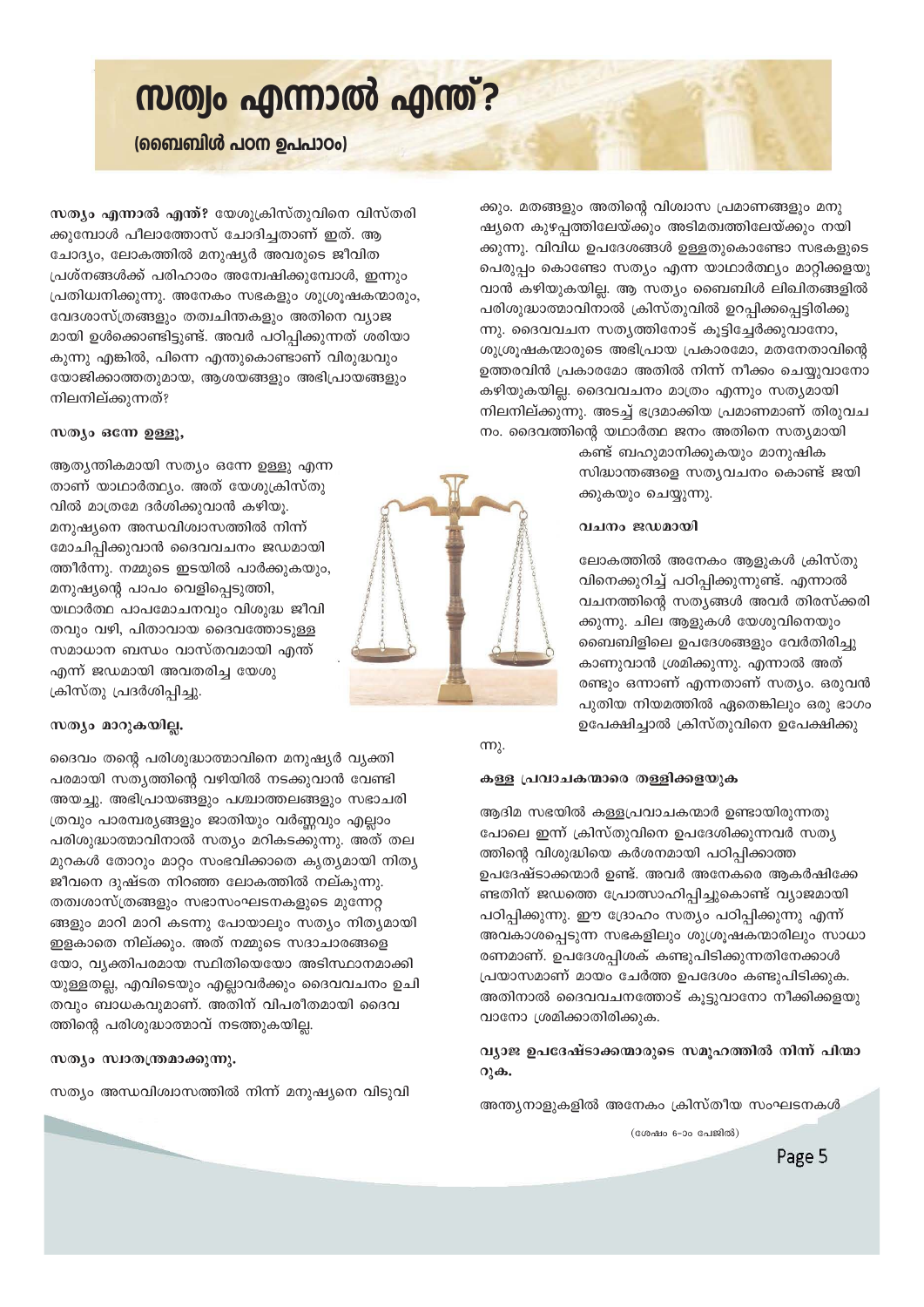കർത്തവ്യപരമായ സാക്ഷ്യം മനസ്സിൽ സൂക്ഷിച്ചുകൊണ്ട് ദൈവവചനത്തിന്റെ സത്യത്തിൽ നിന്ന് പിന്മാറിക്കൊണ്ടിരിക്കുന്നു. ഇങ്ങനെയുള്ള സംഘങ്ങളിൽ നിന്ന് വിട്ടുപോരുവാൻ ദൈവവചനം സത്യസന്ധരായ വിശ്വാസികളെ ആഹ്വാനം ചെയ്യുന്നു. വിശുദ്ധന്മാരെയും സത്യസന്ധന്മാരെയും സ്വർഗ്ഗം മാടി വിളിക്കുമ്പോൾ സത്യത്തെ നിഷേധിക്കുന്നവർക്കായി നരകം കാത്തിരിക്കുന്നു.

#### വചനത്തിന്റെ സാക്ഷ്യം പരിശുദ്ധാത്മാവ്

ഓരോ ദൈവപൈതലും പരിശുദ്ധാത്മാവിൽ നിറയുകയും ദൈവവചനം പഠിക്കുകയും ചെയ്യേണ്ടത് ഒഴിച്ചുകൂടാൻ കഴിയാത്ത ആവശ്യമാണ്. ദൈവത്തിന്റെ പരിശുദ്ധാത്മാവ് വിശ്വസ്തത യോടും ആത്മാർത്ഥതയോടും കൂടെ തന്നെ അനുഗമിക്കുന്ന എല്ലാവരോടും വിശ്വസ്തനായിരി ക്കും. പക്ഷെ സത്യത്തെ എല്ലാവരും ഒരുപോലെ മനസ്സിലാക്കാതെ ദൈവവചനത്തേയും പരിശു ദ്ധാത്മാവിനെയും മറികടക്കുന്നതിന്റെ കണക്കുകൾ ന്യായവിധി ദിവസത്തിൽ ബോധിപ്പിക്കേണ്ട തായി വരും. അതുകൊണ്ട് സത്യത്തിന്റെ സ്വാഭാവികത നിലനിർത്തിക്കൊണ്ട് കാപട്യമായത് ദൂരീ കരിക്കുക. ആത്മാർത്ഥത മാത്രം ഒരുവനെ ദൈവമുമ്പാകെ സ്ഥീകാര്യനാക്കുന്നില്ല, പ്രത്യുത വിശ്വ സ്തതയും സതൃസന്ധതയും അതിനോടുകൂടി കൂട്ടിച്ചേർക്കുമ്പോൾ മാത്രമാണ് അയാൾ ദൈവമു മ്പാകെ സ്വീകാര്യനാകുന്നത്. അതുകൊണ്ട് വചനത്തിനോട് വിശ്വസ്തരായിരിക്കുക. പരിശുദ്ധാ ത്മാവ് വചനം വിട്ട് സ്വതന്ത്ര്യമായിരിക്കുവാൻ നമ്മെ അനുവദിക്കുകയില്ല.

#### താങ്കൾ സത്യത്തിൽ നടക്കുന്നുവോ?

ജീവിതത്തിന്റെ എല്ലാ മണ്ഡലങ്ങളിലും സത്യത്തിന് കടന്ന് ചെല്ലുവാൻ അനുവാദമുള്ള വിശ്വാസി കളുടെ വ്യക്തിപരവും ഒരുമിച്ചുമുള്ള കൂട്ടായ്മയാണ് ദൈവത്തിന്റെ സഭ. ദൈവത്തിന്റെ സഭയാ കുന്ന സീയോൻ സത്യത്തിന്റെ നഗരം ആയിരിക്കണം. അല്ലാതെ വാതിലിൽ എഴുതേണ്ട ഒരു പേരല്ല ദൈവസഭ. അത് സത്യത്തിന്റെ യാഥാർത്ഥമായിരിക്കണം. നിങ്ങളുടെ സത്യത്തിന്റെ വെളിച്ചം അധികമായി പ്രകാശിക്കട്ടെ.

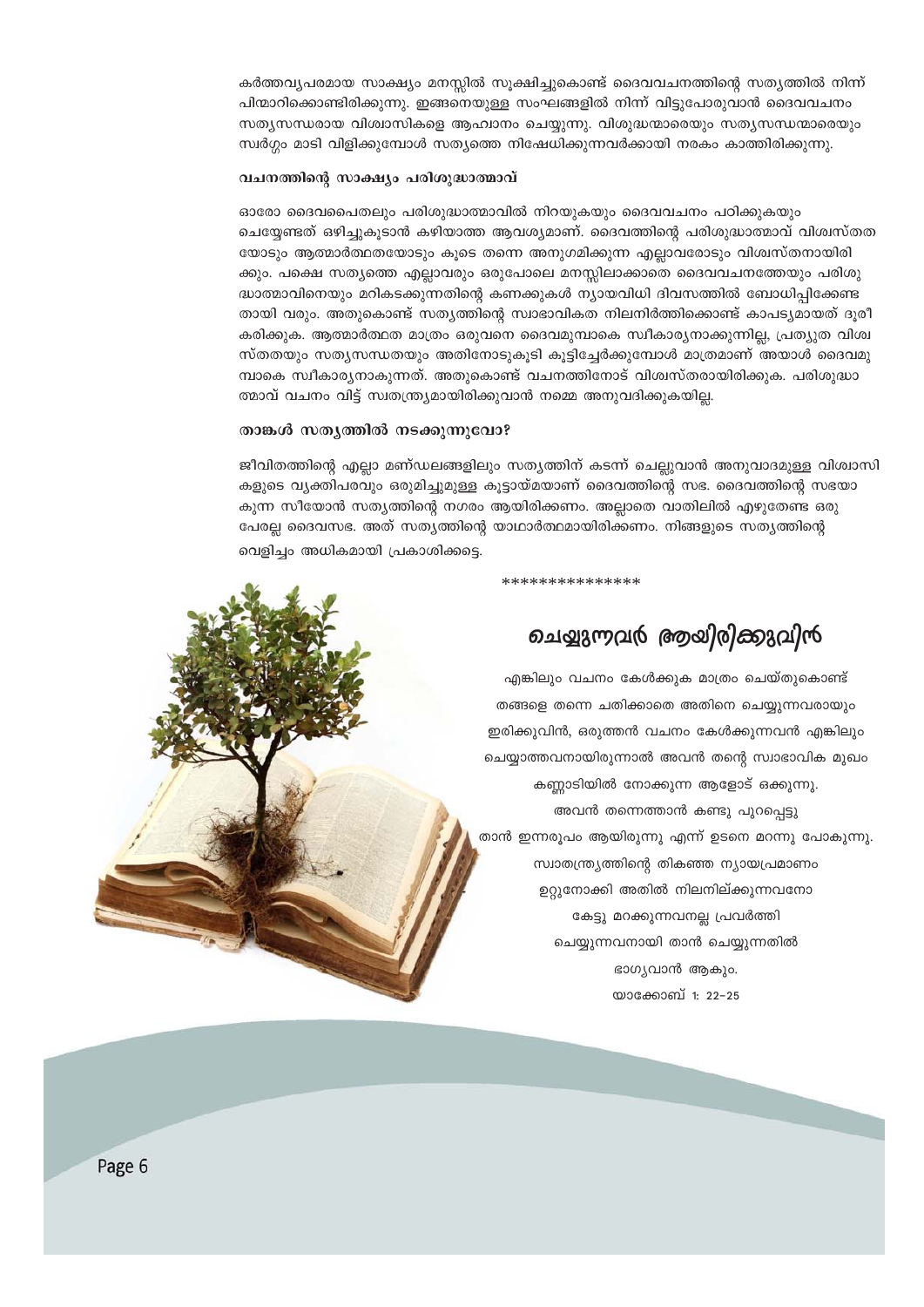

#### ചോദൃവും - ഉത്തരവും

ചോദ്യം: ഓരോരുത്തരുടെയും വിശ്വാ സത്തിൽ ആത്മാർത്ഥതയുണ്ടെങ്കിൽ അതു മതി എന്ന് സാധാരണ പറയാ റുണ്ട്, അത് ശരിയാണോ?

ഉത്തരം : ഇല്ല, അത് ശരിയല്ല. കാരണം സത്യത്തിനോട് ഒരുവൻ ആത്മാർത്ഥത കാണിക്കുന്നതു പോലെ വ്യാജത്തിനോടും മനുഷ്യന് ആത്മാർത്ഥത കാണിക്കുവാൻ കഴി യും. "ദൈവം നിങ്ങളെ ആദിമുതൽ ആത്മാവിന്റെ വിശുദ്ധീകരണത്തിലും സത്യത്തിന്റെ വിശ്വാസത്തിലും രക്ഷ ക്കായി തിരഞ്ഞെടുത്തു" എന്നാണ് ദൈവവചനം പറയുന്നത് (2 തെസ്സ. 2: 13). ഇവിടെ "സത്യത്തിന്റെ വിശ്വാസം" നമ്മുടെ രക്ഷയുടെ പ്രധാനഘടക മായി ദൈവം വച്ചിരിക്കുന്നു. 2 തിമൊ. 4: 3-4 വാകൃങ്ങളിൽ പറയുന്നത് "അവർ പതേഥ്യാപദേശം പൊറു ക്കാതെ കർണ്ണരസമാകുമാറു സ്വന്ത മോഹങ്ങൾക്കൊത്തവണ്ണം ഉപദേഷ്ടാ ക്കന്മാരെ പെരുക്കുകയും സതൃത്തിനു ചെവി കൊടുക്കാതെ കെട്ടുകഥ കേൾക്കുവാൻ തിരിയുകയും ചെയ്യുന്ന കാലം വരും" എന്നാണ്. ഇവരൊ ക്കെയും അവരുടെ വിശ്വാസത്തിൽ ആത്മാർത്ഥതയുള്ളവരും ഭക്തിയുള്ള വരും സത്യത്തെ വിശ്വസിക്കുന്നു എന്ന് ആത്മാർത്ഥമായി കരുതുന്ന വരും ആകുന്നുവല്ലോ ഗലാ. 1: 8-9 -ൽ പൗലൊസ് പറയുന്നത് ഞങ്ങൾ നിങ്ങളോട് അറിയിച്ചതിനു വിപരീത മായി ഞങ്ങൾ ആകട്ടെ സ്വർഗ്ഗത്തിൽ

നിന്ന് ഒരു ദൂതനാകട്ടെ നിങ്ങളോട് സുവിശേഷം അറിയിച്ചാൽ അവൻ ശപി ക്കപ്പെട്ടവൻ. ഞങ്ങൾ മുൻ പറഞ്ഞതു പോലെ ഞാൻ ഇപ്പോൾ പിന്നെയും പറ യുന്നു. നിങ്ങൾ കൈക്കൊണ്ട സുവിശേ ഷത്തിനു വിപരീതമായി ആരെങ്കിലും നിങ്ങളോട് സുവിശേഷം അറിയിച്ചാൽ അവൻ ശപിക്കപ്പെട്ടവൻ എന്നാണ്. വളരെ ശക്തമായ ഭാഷയിൽ ഇവിടെ രേഖപ്പെടുത്തിയിരിക്കുന്നത് ദൈവവ ചനം പഠിപ്പിക്കുന്നവർ സത്യത്തിൽ വേരുന്നി വ്യാജം സ്വീകരിക്കാതെയും അതിന്റെ അതിർ ലംഘിക്കാതെയും പഠിപ്പിക്കണം എന്നാണ്. 2 കൊരി. 1: 12 -ൽ ജഡജ്ഞാനത്തിൽ അല്ല ദൈവം നൽകുന്ന വിശുദ്ധിയിലും നിർമ്മലത യിലും പെരുമാറിയിരിക്കുന്നു എന്ന് സാക്ഷ്യം പറഞ്ഞിരിക്കുന്നു. ഒരു വ്യക്തിക്ക് അവന്റെ വിശ്വാസത്തിലോ പ്രവർത്തിയിലോ ഉത്തരവാദിത്വ ത്തിലോ ഒക്കെ ആത്മാർത്ഥത കാണി



ക്കുവാൻ സാധിക്കും. പക്ഷേ ദൈവം നൽകുന്ന വിശുദ്ധിയും നിർമ്മലതയും മാത്രമേ ഒരുവനേ രക്ഷയിലേക്കും ദൈവത്തിൽ ഉറയ്ക്കുവാനും പര്യാപ്ത മാക്കൂ.

പൗലൊസ് തന്നെ ഇതിന് ഒരു മാതൃകയാണ്. അപ്പൊസ്തല പ്രവർത്തി 26: 9-10 വാകൃങ്ങളിൽ പറയുന്നത്, "നസ്രായനായ യേശുവിന്റെ നാമത്തിന് വിരോധമായി പലതും പ്രവർത്തിക്കണം

എന്നു ഞാനും വിചാരിച്ചു സത്യം. അതു ഞാൻ യെരുശലേമിൽ ചെയ്തി ട്ടുമുണ്ട്. മഹാപുരോഹിതന്മാരോട് അധികാരപത്രം വാങ്ങി വിശുദ്ധന്മാ രിൽ പലരെയും തടവിൽ ആക്കി അട ച്ചു. അവരെ നിഗ്രഹിക്കുന്ന സമയം ഞാനും സമ്മതം കൊടുത്തു" എന്നാ ണ്. ദമസ്ക്കോസിലേയ്ക്കുള്ള യാത്ര യിൽ യേശുക്രിസ്തുവിനെ മുഖാ മുഖം കണ്ടുമുട്ടിയില്ലായിരുന്നുവെ ങ്കിൽ പൗലൊസിന്റെ മതപരമായ സകല ആത്മാർത്ഥയും താൻ പ്രാപി ക്കേണ്ടതായ രക്ഷയും നഷ്ടമാകുമാ യിരുന്നു.

സതൃത്തിനും ക്രിസ്തീയ വിശ്വാസത്തിനും മുന്തിയ ഒരു പരിഗ ണത യഹുദ മതവിശ്വാസത്തിനോ പിതാക്കന്മാരുടെ പാരമ്പര്യത്തിനോ പൗലൊസ് നൽകിയതായി ഞാൻ വിശ്വസിക്കുന്നില്ല. എന്നാൽ വിശ്വ സ്തരും എരിവുമുള്ള ഒരു പറ്റം ക്രിസ്ത്യാനികൾ അവരുടെ വിശ്വാസ ത്തിനുവേണ്ടി ആത്മാർത്ഥമായി വലിയ ത്യാഗങ്ങൾ ചെയ്യുമ്പോൾ സത്യവിശ്വാസികൾ സത്യവചന പ്രകാരം ചെയ്യുന്നതുപോലെ രക്ഷ യുടെ ആവശ്യമായ ഘടകങ്ങൾ അവർ ത്യജിച്ചു കളയുന്നു. കേവലം ആത്മാർത്ഥതയല്ല ദൈവീകമായ ആത്മാർത്ഥതയാണ് കണക്കാക്കപ്പെ ട്ടുക.

ഓരോരുത്തരും ആഗ്രഹിക്കുന്ന ജീവിത നിലവാരത്തിൽ അവർ കരു തുന്ന ആത്മാർത്ഥതയുള്ള വിശ്വാസം ദൈവത്തിന് സ്വീകാര്യമാകും എന്നു ചിന്തിച്ചാൽ; ദൈവം ഒരു മാനദ ണ്ഡമേ പരിഗണിക്കുകയുള്ളു എഫേ സ്യർ 4: 5–ൽ 'വിശ്വാസം ഒന്ന്' എന്നു പറയുന്നു. എല്ലാ വിശ്വാസികളെയും ദൈവം വിശ്വാസത്തിന്റെ ഐക്യതയി ലേക്ക് ആഹ്വാനം ചെയ്യുമ്പോൾ ദൈവവചനത്തിന്റെ ഉപദേശങ്ങളെ സ്വീകരിക്കുവാനും അതിനുള്ള എല്ലാ കരുതലുകളും നമുക്കായി വാഗ്ദാനം ചെയ്യപ്പെട്ടിരിക്കുന്നു.

Page 7